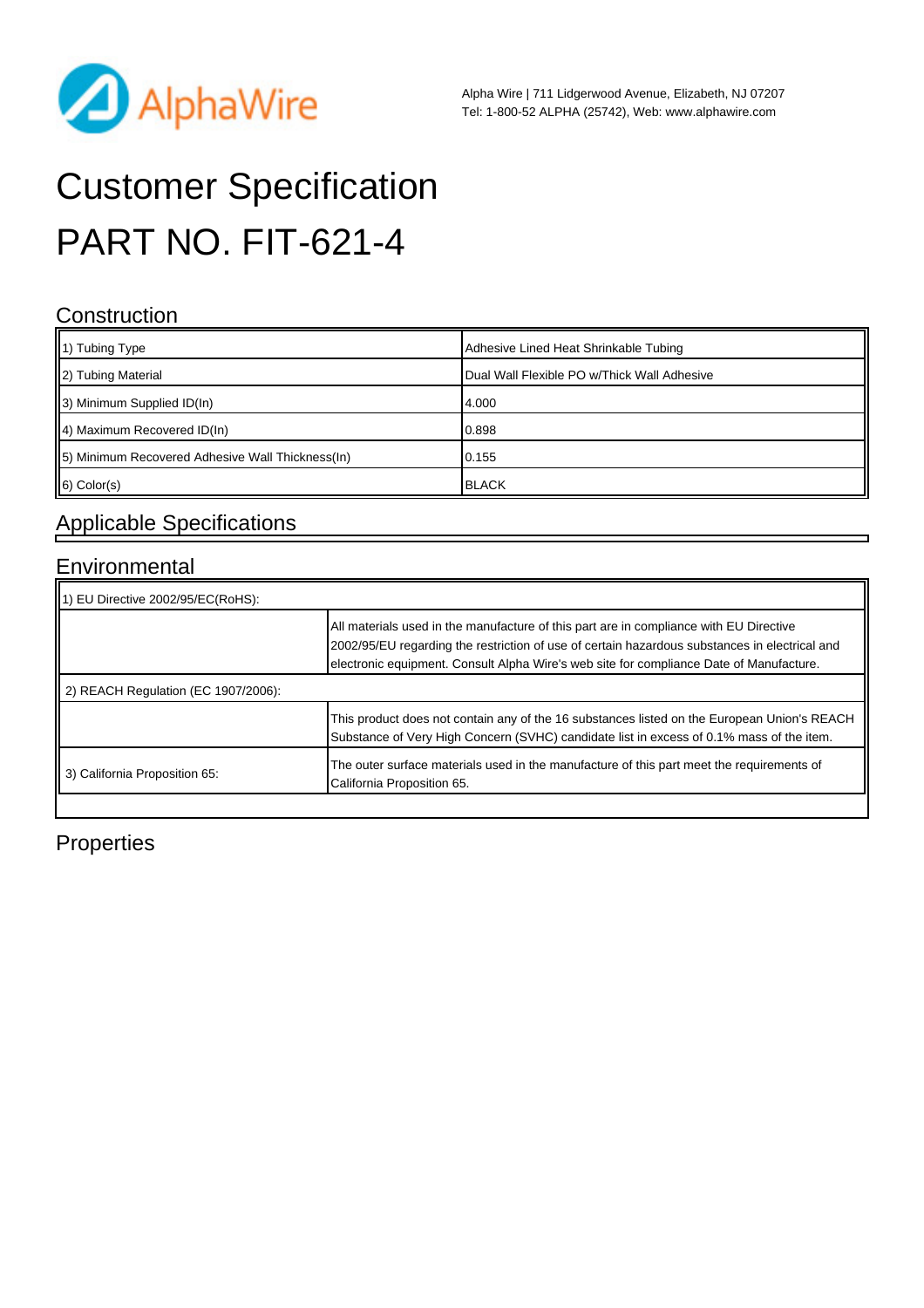| Physical & Mechanical Properties |                       |                |  |
|----------------------------------|-----------------------|----------------|--|
| 1) Temperature Range             | -55 to 90°C           |                |  |
| 2) Shrink Ratio                  | Approximately 5.6:1   |                |  |
| 3) Full Recovery Temperature     | $121^{\circ}$ C       |                |  |
| 4) Tensile Strength              | 1200psi, Min          | ASTM D638      |  |
| 5) Elongation                    | 200%, Min             | ASTM D638      |  |
| 6) Low Temperature Flex(-55°C)   | no cracking           | AMS-DTL-23053  |  |
| 7) Heat Resistance(175°C,168hrs) | 100% Elongation, Min  | ASTM D638      |  |
| 8) Heat Shock(225°C,4hrs)        | no cracking           | AMS-DTL-23053  |  |
| 9) Secant Modulus                | 2.5x10 $4$ psi, Min   | ASTM D882      |  |
| 10) Longitudinal Change          | $-10%$                | AMS-DTL-23053  |  |
| 11) Specific Gravity             | 1.40, Max             | ASTM D792      |  |
| 12) Shelf Life                   | 5 Years @ 18 to 35°C  |                |  |
| <b>Electrical Properties</b>     |                       |                |  |
| 1) Dielectric Strength           | 200 V/mil, Min        | ASTM D876      |  |
| 2) Volume Resistivity            | 1x10 $13$ ohm-cm, Min | ASTM D876      |  |
| 3) Dielectric Constant           | 3.1                   | <b>IEC 250</b> |  |
| <b>Chemical Properties</b>       |                       |                |  |
| 1) Water Absorption              | 0.50%, Max            | ASTM D570      |  |
| 2) Corrosion(175°C,16hrs)        | no corrosion          | AMS-DTL-23053  |  |
| 3) Fluid Resistance(23°C,24 Hrs) | 750 PSI, Min          | AMS-DTL-23053  |  |
| 4) Fungus Resistance             | Pass                  | AMS-DTL-23053  |  |
| 5) Halogen Free                  | Yes                   |                |  |
| 6) Lead Free                     | Yes                   |                |  |

#### **Other**

Packaging

[www.alphawire.com](http://www.alphawire.com)

Alpha Wire | 711 Lidgerwood Avenue, Elizabeth, NJ 07207 Tel: 1-800-52 ALPHA (25742)

Although Alpha Wire ("Alpha") makes every reasonable effort to ensure there accuracy at the time of publication, information and specifications described herein are subject to errors or omissions and to changes without notice, and the listing of such information and specifications does not ensure product availability.

Alpha provides the information and specifications herein on an "AS IS" basis, with no representations or warranties, whether express, statutory or implied. In no event will Alpha be liable for any damages (including consequential, indirect, incidental, special, punitive, or exemplary) whatsoever, even if Alpha had been advised of the possibility of such damages, whether in an action under contract, negligence or any other theory, arising out of or in connection with the use, or inability to use, the information or specifications described herein.



Alpha Wire | 711 Lidgerwood Avenue, Elizabeth, NJ 07207 Tel: 1-800-52 ALPHA (25742), Web: www.alphawire.com